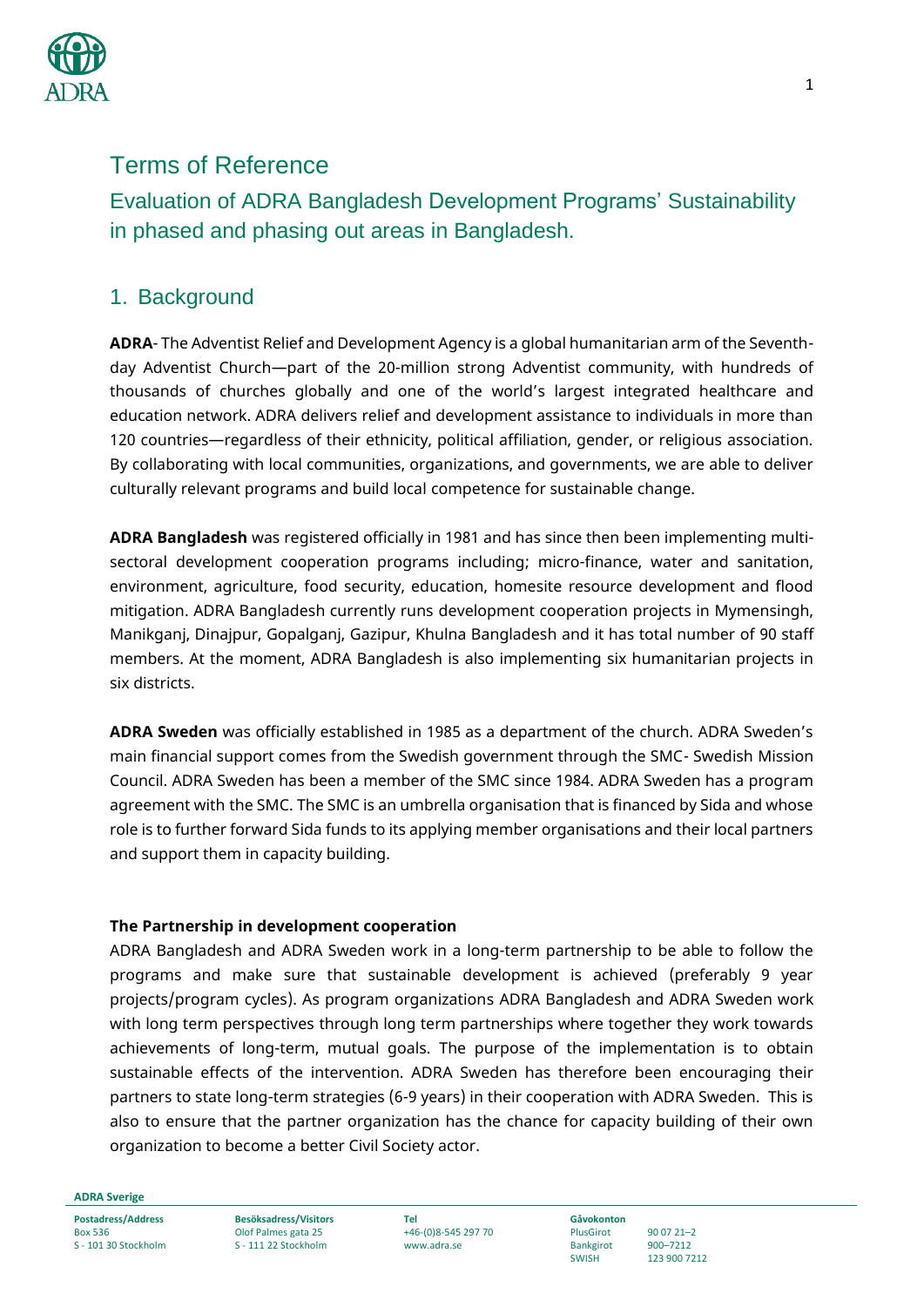

ADRA Bangladesh has been implementing development projects since 1998 in Mymensingh district and in Manikganj districts since 2009.

ADRA Bangladesh became part of ADRA Sweden's first global program in 2009-2010 (ADRA 09:101). The second global program ran during 2011-2012 (ADRA 11:101). The third global program was a three-year program running until December 2015 (ADRA 13101). The fourth global program, also a three year program that started in 2016 and was implemented until the end of 2018 (ADRA 16101). The current ongoing global program started in 2019 and is ending this year 2021 (ADRA 19101).

Its current ongoing program is being implemented in Mymensingh, Manikganj and Khulna, with focus on women economic empowerment and building community's resilience in disaster-prone areas. It is working in new areas, follow up areas and slightly monitoring phased out areas from previous program phases.

#### **ADRA Bangladesh Development Goal is:**

Bangladeshi communities overcome poverty through improved livelihoods, socio-economic, healthy and disaster resilient living conditions

The main Objectives included in this Program to achieve the goal are:

- 1. **Livelihoods:** To establish a cooperative society and operate legally for improvement of food security, livelihood and socio-economic conditions of targeted communities in the project working area.
- 2. **Health**: To increase the access of targeted communities to health facilities and utilization of better health services and facilities in the project working areas ( Health Facilities means that places are equipped with resources that can meet the demands of different patients.)
- 3. **Education:** To increase the awareness and sensitization of service receivers and service providers to prevent Human Rights violations in the targeted area.
- 4. **Resilience:** To strengthen the capacity of the targeted community and DMCs to respond to occurring disasters in the project working area.
- 5. **Organizational capacity building:** To build the capacity of the organization and human resources especially related project thematic areas and program administration

#### **Evaluation Purpose:**

The purpose of this evaluation is to assess the sustainability aspects of ADRA Bangladesh programs upon/ or after their closure in Bangladesh (6 to 9 years programs), with the aim to learn, as well as to provide reporting back to ADRA Bangladesh and ADRA Sweden and to SMC as the donor. The purpose is also to assess the relevance of the methods and approaches ADRA Bangladesh operationalised throughout its implementation; such as the RBA, REFLECT and

**ADRA Sverige**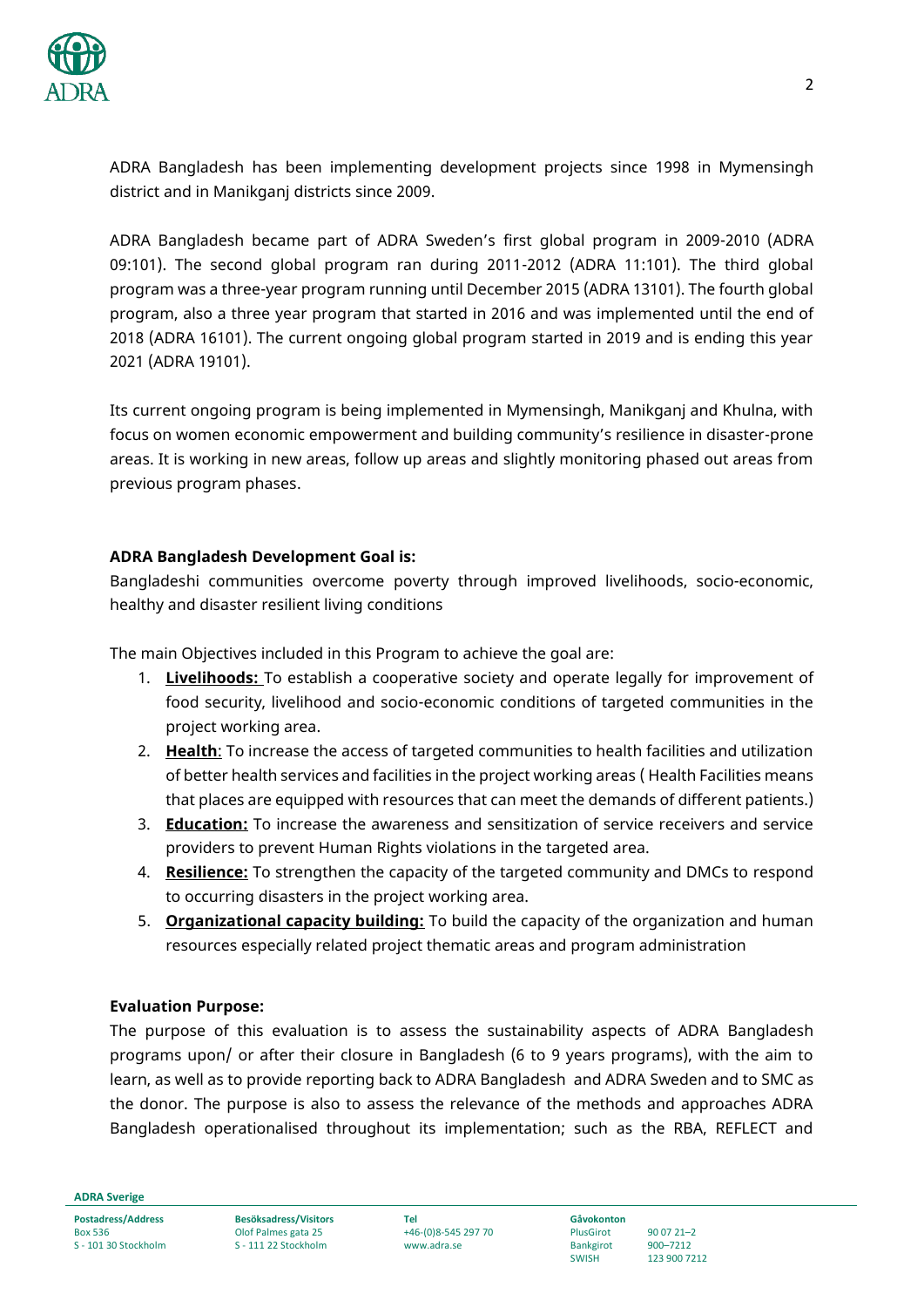

Triangle of change<sup>1</sup>. Through this evaluation; ADRA Bangladesh also would like to find out different success stories, lessons and possible case study for documentation and future planning.

The report should include recommendations on how ADRA Bangladesh could strengthen its approaches and systems to promote better and more grounded sustainability effects of its programs. The report should also include analysis on to what extent are the approaches, tools and systems are good methods to promote long-term sustainability of programs' effects. This is through highlighting success stories and failures and through identifying lessons learnt. Additionally, the report should include brief analysis and references to how other national NGO's in Bangladesh, which could be compared with ADRA Bangladesh, manage to assure sustainability in their development cooperation as sustainability can be considered as a general challenge for all NGO's.

The recommendations will provide input to both ADRA offices' process for development of the new development program 2022-2026 and future programs.

# 2. Scope and Evaluation Questions

There are six main questions, which should guide the evaluation:

- 1. To what extent are the programs' effects sustainable and what are the major contributing factors to their success or/ and to their drawbacks/challenges? This is to be based on sustainability pillars (see below under point 6.). What are the major lessons learnt?
- 2. How can ADRA Sweden and Bangladesh further develop their approaches to ensure longterm sustainability of its program effects?
- 3. How effective have the operationalising of *RBA, REFLECT and Triangle of change* been in contributing and maintaining the sustainability of programs' effects.
- 4. To what extent can the ADRA Bangladesh program be a model for ADRA Sweden's global program interventions? What are the strong aspects to capitalise on?
- 5. It seems that Bangladesh has stronger government institutions and local structures compared to many of the African partner countries of ADRA Sweden, What role does the strengths/weaknesses of the government institutions and local structures, as "external factors" play for the sustainability of the operations?
- 6. How can ADRA Bangladesh learn from other national NGOs when it comes to the sustainability aspects of their programs?

**ADRA Sverige**

1

<sup>&</sup>lt;sup>1</sup> Rights based approach, REFLECT (Regenerated Freirean Literacy through Empowering Community Techniques) approach to adult literacy, Triangle of change includes (service delivery, capacity building and advocacy)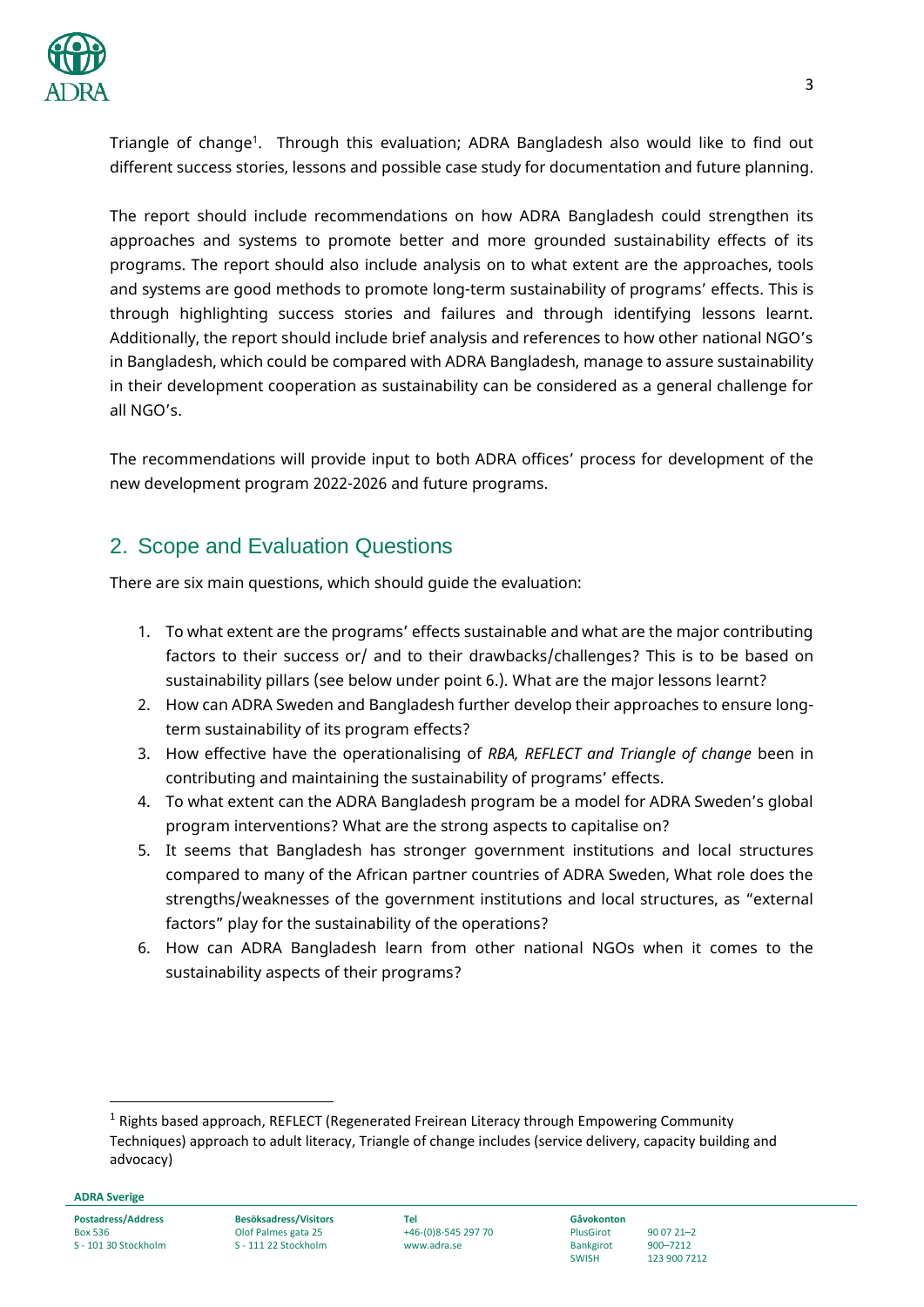

## 3. Stakeholder Involvement

The evaluation should be a forward looking, process-oriented, participatory and inclusive exercise, where conclusions are owned both by the evaluator and the participants. The evaluation is expected to involve ADRA Bangladesh staff, ADRA Sweden staff, as well as community representatives and key actors and beneficiaries that come from WEP project's phased out areas since 1998 and EFP project's phased out areas since 2009.

# 4. Evaluation Principles and Methodology

### Guiding principles

In line with ADRA Sweden's monitoring and evaluation guidelines<sup>2</sup>, the following principles will be adhered to in the evaluation:

**Participatory –** a focus on qualitative methods building on beneficiary and stakeholder perspectives, and including them in the process of interpretation, analysis and sense-making. Participation of representatives from all relevant systems of focus including individuals, groups, community and institutions.

**Grounded** - the evaluation will put the sustainability experience achieved within ADRA Bangladesh's 13101, 16101 and 19101 programs at the centre.

**Complexity aware** - as sustainability in itself is a complex issue, appropriate methods of evaluation should be used which help to explore effects and impacts and different perspectives, including challenges

**Appropriate communication** – the evaluator needs to engage in communicative practices that are relevant in both the process and the reporting of the evaluation.

**Utility focused** - helping to answer the evaluation's questions which are of great relevance for the actors involved, especially from the operational perspective.

**Sustainability Pillars –** The evaluator should reflect on the below main pillars of sustainability.

*Human Pillar:* to what extent did the programs contribute to human sustainability? (maintaining and improving the human capital in society, investments in the health and education systems, access to services, nutrition, knowledge and skills are all programs under the umbrella of human sustainability).

*Social Pillar:* to what extent did the programs contribute to social sustainability? Which could include, preserving social capital by investing and creating services that contribute to community development. Maintaining and improving social quality with concepts such as cohesion,

<sup>1</sup>  $\overline{2}$ 

**ADRA Sverige**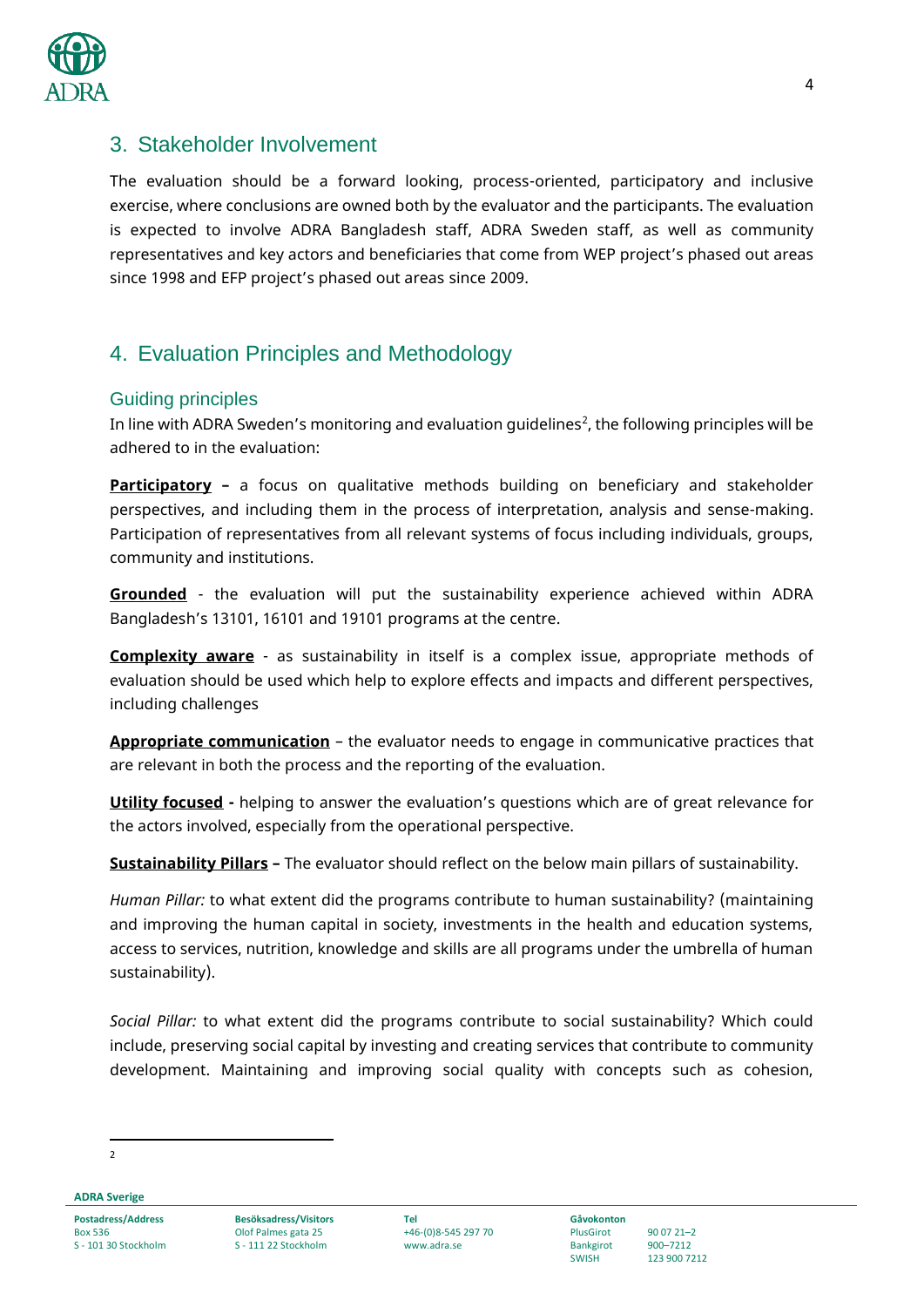

reciprocity and honesty and the importance of relationships. It can be encouraged and supported by laws, information and shared ideas of equality and rights.

*Economic Pillar:* to what extent did the programs contribute to economic sustainability? (maintaining individuals/community's capital intact and improving their standards of living)

*Environmental Pillar:* to what extent did the programs carry out its activities in balance with the local environment to avoid the risk of harming living conditions for current and future generations. Also, to what extent did the programs work against environmental degradation, and/or towards improvement of the environment & protection of natural capitals?

## 5. Methodology

The selected consultant will propose a methodology, preferably with an outcome based approach<sup>3</sup>, which is appropriate to achieve the overall purpose of the evaluation and explore the questions and key issues, with respect to the evaluation principles above, in the tender. Relevant organizational and intervention documents will be made available to the chosen Consultant for review, to establish an evaluation plan based on the necessary operational and limitation parameters.

### **The following points are specific expectations regarding the methodology and should be included in a work plan submitted by the interested Consultant:**

- Desk review of relevant ADRA Bangladesh documentation about the programs long term effects, including evaluations.
- Interviews and workshops with relevant ADRA Bangladesh & Sweden staff, as well as least: 2 CBO member, Union Parishad Representatives, 2 families, 2 model farmers, 2 DRR committee members/leaders, 2 TBA per each district, with focus on phased out areas.
- Overall desk review of 4 projects and 1 program implemented by ADRA Bangladesh in Mymensingh and Manikganj (13101, 16101 and 19101).
- Interviews with some key actors within the two districts including long-term strategic partners to the projects from community leaders to local governments, including Cooperative Credit Union League of Bangladesh (CCULB), with focus on actors in phased out areas.
- Interviews with other NGOs in the districts to provide brief analysis and reference on their how other national NGO's in Bangladesh, which could be compared with ADRA Bangladesh, manage to assure sustainability in their development cooperation as sustainability can be considered as a general challenge for all NGO's.

**ADRA Sverige**

 $\overline{a}$ 

 $3$  An outcome-based approach focuses on identifying and reviewing outcomes of programs; which are behavioural changes of programs' actors that are verifiable and observable.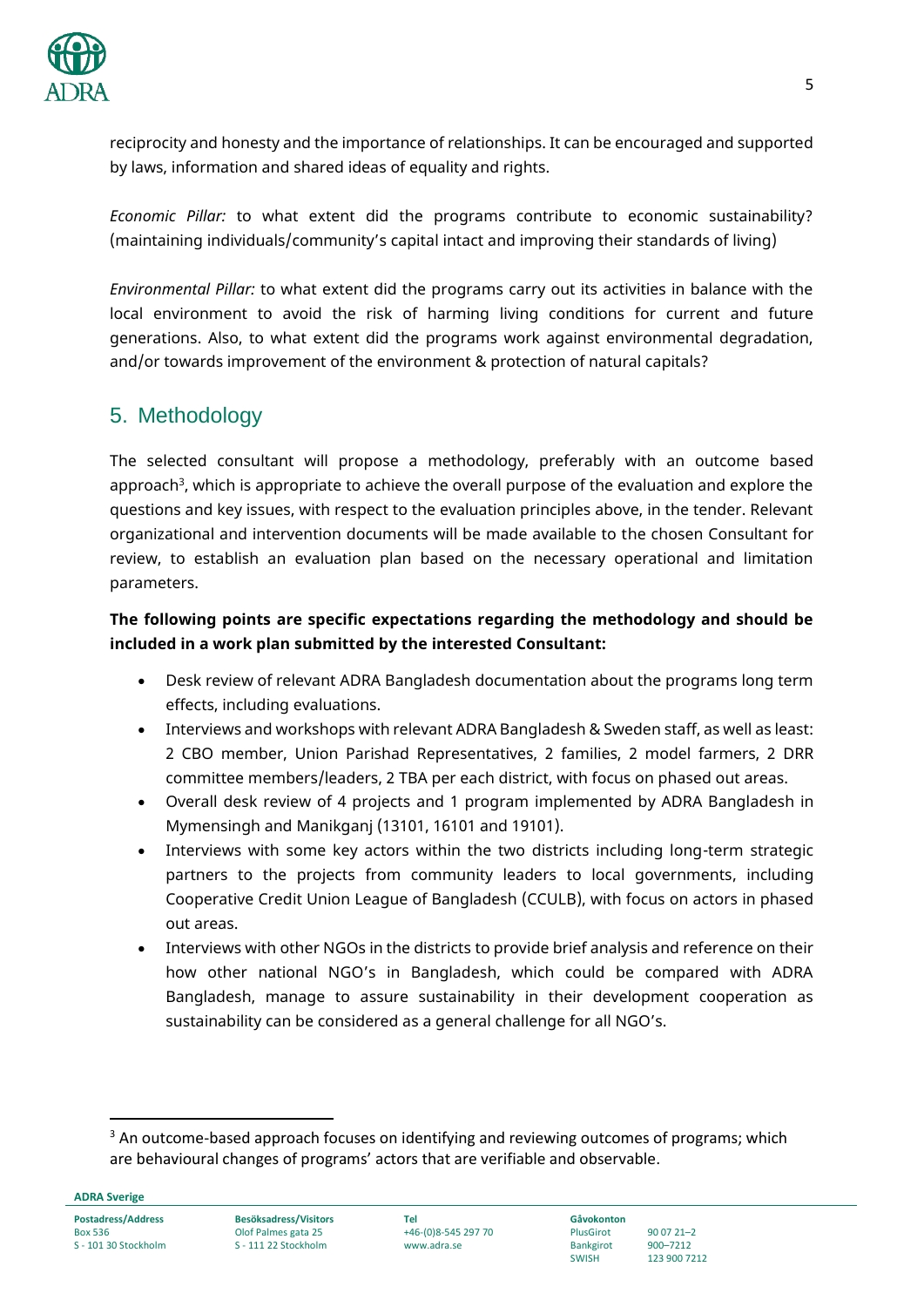

## Reporting

The Consultant will deliver the following outputs:

- Presentation of a preliminary report and findings, as well as a summary slide presentation at a workshop with representatives of the different stakeholders.
- A written report in English of maximum 30 pages, mainly focusing on the identified sustainability outcomes and ADRA Bangladesh's contribution to these outcomes. The report should make clear references to the program's Framework as well as the sustainability pillars, be easy to read, with focus on *"learning from the past to improve future work"* and provide clear recommendations to ADRA Bangladesh and ADRA Sweden, based on lessons learnt and case studies. Both ADRA organisations should have the possibility to see and comment on draft of the report before a final report is written.
- Presentation of the final report in a webinar as part of the agenda at the ADRA Sweden East Africa Regional Seminar in fall of 2021.
- All material produced during the assignment will be the sole ownership and copyright of ADRA Bangladesh & ADRA Sweden. Ownership and Confidentiality will be further elaborated in the Consultancy Contract.

## Tentative Time Frame

Timeframe for the evaluation process is approximately 3 months with an estimation of approximately 18 working days. Days for planning, consultations and reporting should be included.

### **The deadline for submission of tenders is set to 15th of April 2021**

The selected Consultants will be informed by email by April 30<sup>th</sup>, 2021 at the latest. The selected Consultants are expected to be available for an initial meeting within one week from approval.

| March 15 | The ToR is shared with a number of consultants                                                                              |
|----------|-----------------------------------------------------------------------------------------------------------------------------|
| April 15 | Deadline to submit tenders.                                                                                                 |
| April 30 | ADRA Sweden & ADRA Bangladesh aim to appoint a Consultant.                                                                  |
| May 7th  | Evaluation plan written, discussed and agreed upon with ADRA<br>Bangladesh & Sweden.                                        |
| May-July | Desk review of evaluation reports, interviews and field visits with<br>representatives/ actors from the different projects. |

July 30

**ADRA Sverige**

SWISH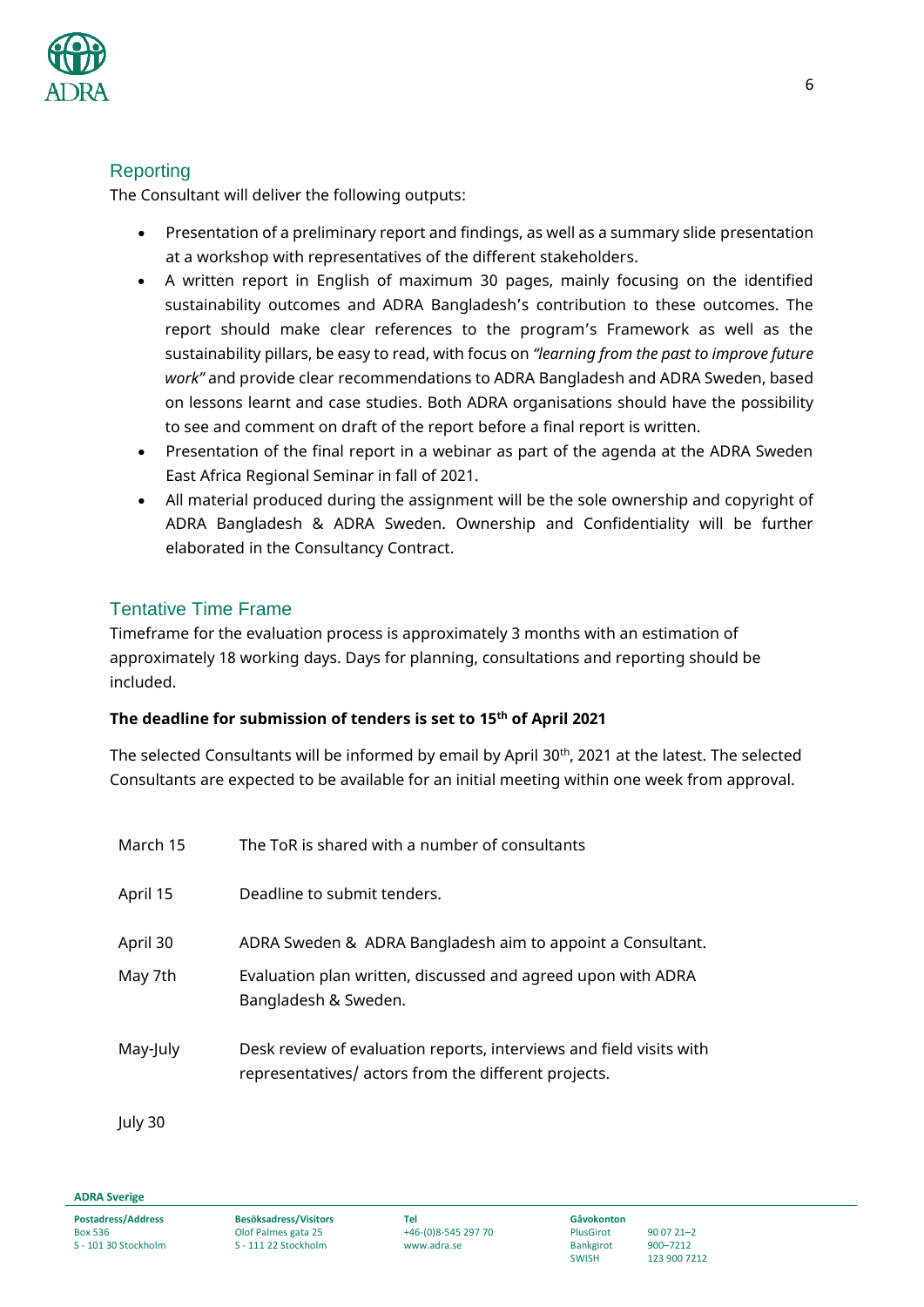

| August 30<br>(prel.) | Presentation of the findings in a preliminary report to be<br>discussed with ADRA Bangladesh & Sweden in a form of<br>workshop.                                                                           |
|----------------------|-----------------------------------------------------------------------------------------------------------------------------------------------------------------------------------------------------------|
| Sept 15              | Presentation of report and findings, as well as a summary slide<br>presentation at a regional seminar. Reflection workshop with<br>ADRA Sweden's partners where also ADRA Bangladesh will be<br>part off. |
|                      | The final report is expected for publication, dissemination and<br>presentation.                                                                                                                          |

# 6. Consultancy Profile, Offer and Evaluation Criteria

ADRA finds it of utmost importance that the consultant has excellent knowledge of sustainable development and International Development Cooperation.

The assignment shall be carried out by a Consultant with significant experience and track record of evaluation, and facilitating of processes.

- Ability to facilitate a participatory evaluation, drawing out the knowledge of local actors and communities.
- Analyse subjective perspectives and complexity through meaningful and rigorous methods.
- Ability to communicate and share information with all stakeholders through relevant means.

### **The proposal should include:**

- Profile of the consultants highlighting areas of expertise, socio-cultural awareness and their role in the evaluation process.
- Relevant track record and reference from previous work. Please also include an evaluation report conducted for a similar evaluation by the lead consultant.
- A statement about why the consultant has a specific interest in this area of study.
- A statement about the consultants' values and priorities in evaluation, and a Code of Conduct that the consultant adheres to.
- 3 references with contact details (both email and mobile number)
- A methodological proposal which outlines the overall approach the evaluator anticipates using to answer the evaluation questions. The evaluator is encouraged to be critical about the evaluation questions and propose changes to the ToR as they deem are needed.
- Cost proposal including proposed work plan to undertake the assignment and deliver according to the ToR. The cost proposal shall include a breakdown as follows:
	- Professional fees estimated on number of days for desk review, field visits, facilitation forums and report writing.

**ADRA Sverige**